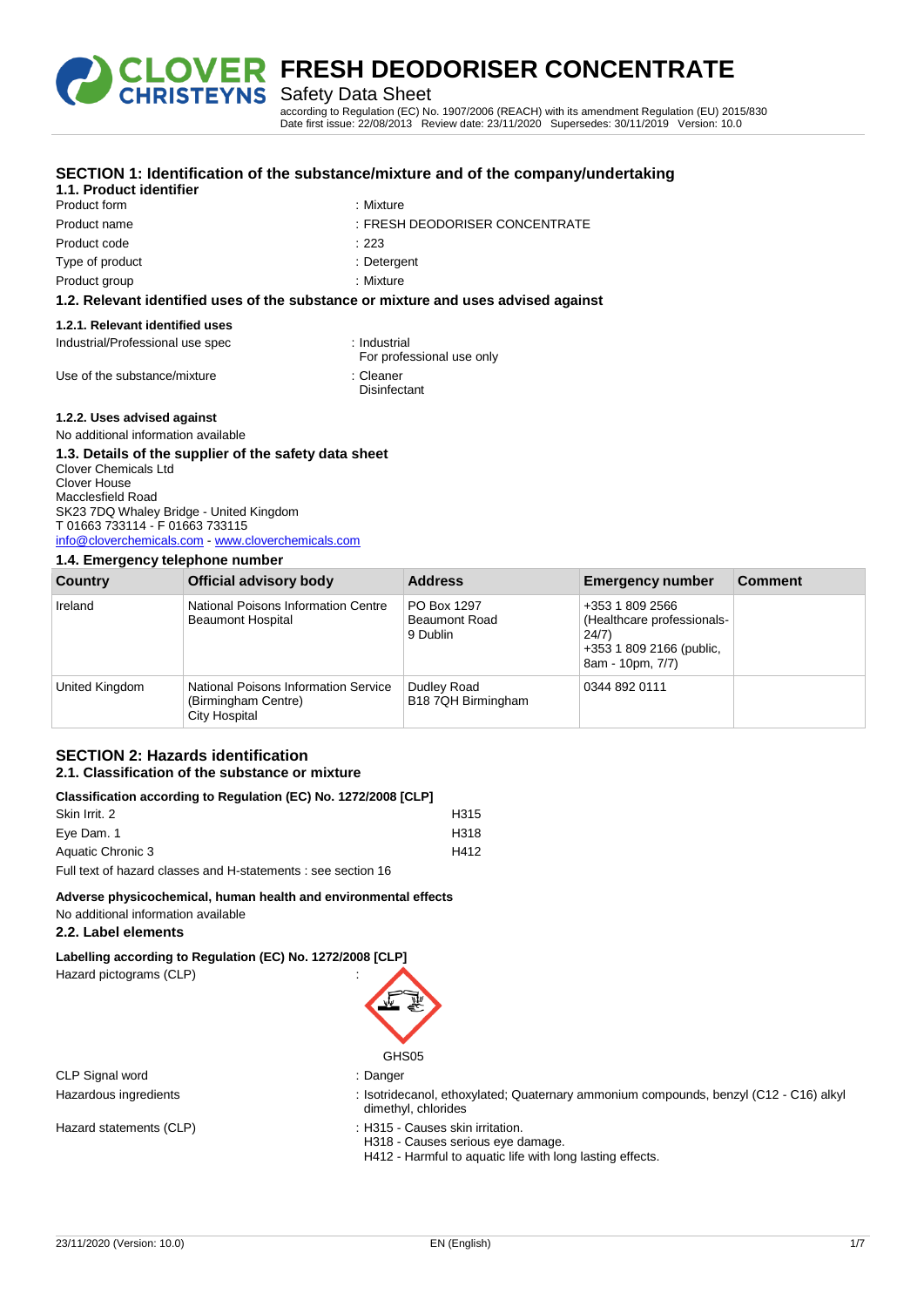Safety Data Sheet

according to Regulation (EC) No. 1907/2006 (REACH) with its amendment Regulation (EU) 2015/830

| Precautionary statements (CLP) | : P102 - Keep out of reach of children.<br>P264 - Wash hands thoroughly after handling.<br>P280 - Wear protective gloves, eye protection.<br>P302+P352 - IF ON SKIN: Wash with plenty of water.<br>P305+P351+P338 - IF IN EYES: Rinse cautiously with water for several minutes. Remove |
|--------------------------------|-----------------------------------------------------------------------------------------------------------------------------------------------------------------------------------------------------------------------------------------------------------------------------------------|
|                                | contact lenses, if present and easy to do. Continue rinsing.<br>P337+P313 - If eye irritation persists: Get medical advice/attention.<br>P362+P364 - Take off contaminated clothing and wash it before reuse.                                                                           |

### **2.3. Other hazards**

This substance/mixture does not meet the PBT criteria of REACH regulation, annex XIII

This substance/mixture does not meet the vPvB criteria of REACH regulation, annex XIII

## **SECTION 3: Composition/information on ingredients**

**3.1. Substances**

Not applicable

**3.2. Mixtures**

| <b>Name</b>                                                                    | <b>Product identifier</b>                                                                  | $\%$           | <b>Classification according to</b><br><b>Regulation (EC) No.</b><br>1272/2008 [CLP]                                             |
|--------------------------------------------------------------------------------|--------------------------------------------------------------------------------------------|----------------|---------------------------------------------------------------------------------------------------------------------------------|
| Quaternary ammonium compounds, benzyl (C12 -<br>C16) alkyl dimethyl, chlorides | (CAS-no) 68424-85-1<br>(Einecs nr) 270-325-2                                               | $\overline{2}$ | Acute Tox. 4 (Oral), H302<br>Skin Corr. 1B, H314<br>Eye Dam. 1, H318<br>Aquatic Acute 1, H400 (M=10)<br>Aquatic Chronic 1, H410 |
| Isotridecanol, ethoxylated                                                     | (CAS-no) 69011-36-5<br>(Einecs nr) 931-138-8<br>$(EG \nannex nr) /$<br>(REACH-no) Exempted | $1 - 3$        | Acute Tox. 4 (Oral), H302<br>Eye Dam. 1, H318                                                                                   |

Full text of H-statements: see section 16

# **SECTION 4: First aid measures**

| 4.1. Description of first aid measures                                                                                    |                                                                                                                                                                          |
|---------------------------------------------------------------------------------------------------------------------------|--------------------------------------------------------------------------------------------------------------------------------------------------------------------------|
| General advice                                                                                                            | : Never give anything by mouth to an unconscious person. If you feel unwell, seek medical<br>advice (show the label where possible).                                     |
| Inhalation                                                                                                                | : Allow affected person to breathe fresh air. Allow the victim to rest.                                                                                                  |
| Skin contact                                                                                                              | : Wash with plenty of water/ Wash contaminated clothing before reuse.                                                                                                    |
| Eye contact                                                                                                               | : Rinse cautiously with water for several minutes. Remove contact lenses, if present and<br>easy to do. Continue rinsing.                                                |
| Ingestion                                                                                                                 | : Rinse mouth. Do NOT induce vomiting. Obtain emergency medical attention.                                                                                               |
| 4.2. Most important symptoms and effects, both acute and delayed<br>Acute effects skin                                    | : Causes skin irritation.                                                                                                                                                |
| Acute effects eyes                                                                                                        | : Causes serious eye damage. Redness.                                                                                                                                    |
| Acute effects oral route                                                                                                  | : May cause irritation to the digestive tract.                                                                                                                           |
| 4.3. Indication of any immediate medical attention and special treatment needed<br>No additional information available    |                                                                                                                                                                          |
| <b>SECTION 5: Firefighting measures</b><br>5.1. Extinguishing media                                                       |                                                                                                                                                                          |
| Suitable extinguishing media                                                                                              | : Water.                                                                                                                                                                 |
| 5.2. Special hazards arising from the substance or mixture<br>Hazardous decomposition products in case of fire            | : Toxic fumes may be released. Carbon dioxide. Carbon monoxide.                                                                                                          |
| 5.3. Advice for firefighters                                                                                              |                                                                                                                                                                          |
| Firefighting instructions                                                                                                 | : Use water spray or fog for cooling exposed containers. Exercise caution when fighting any<br>chemical fire. Prevent fire fighting water from entering the environment. |
| Protection during firefighting                                                                                            | : Do not enter fire area without proper protective equipment, including respiratory protection.                                                                          |
| <b>SECTION 6: Accidental release measures</b><br>6.1. Personal precautions, protective equipment and emergency procedures |                                                                                                                                                                          |
| 6.1.1. For non-emergency personnel<br>Emergency procedures                                                                | : Evacuate unnecessary personnel.                                                                                                                                        |
| 6.1.2. For emergency responders                                                                                           |                                                                                                                                                                          |
| Protective equipment                                                                                                      | : Equip cleanup crew with proper protection.                                                                                                                             |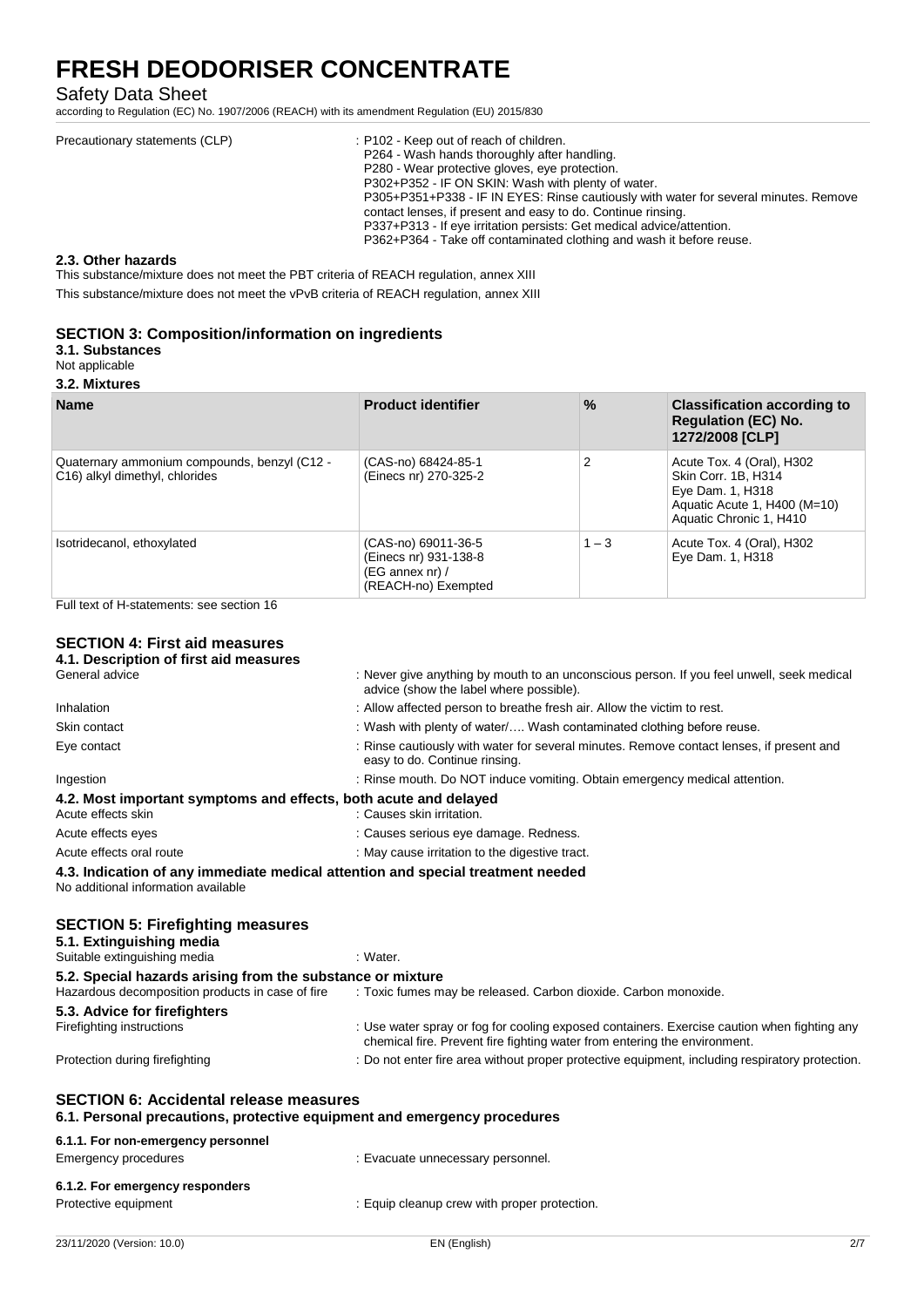### Safety Data Sheet

according to Regulation (EC) No. 1907/2006 (REACH) with its amendment Regulation (EU) 2015/830

| Emergency procedures                                     | : Ventilate area.                                                                                                                         |
|----------------------------------------------------------|-------------------------------------------------------------------------------------------------------------------------------------------|
| 6.2. Environmental precautions                           |                                                                                                                                           |
|                                                          | Prevent entry to sewers and public waters. Notify authorities if liquid enters sewers or public waters. Avoid release to the environment. |
| 6.3 Methods and material for containment and cleaning up |                                                                                                                                           |

### **6.3. Methods and material for containment and cleaning up**

Methods for cleaning up : Soak up spills with inert solids, such as clay or diatomaceous earth as soon as possible. Collect spillage. Store away from other materials.

#### **6.4. Reference to other sections**

See Heading 8. Exposure controls and personal protection.

### **SECTION 7: Handling and storage**

# **7.1. Precautions for safe handling**

: Wash hands and other exposed areas with mild soap and water before eating, drinking or smoking and when leaving work. Provide good ventilation in process area to prevent formation of vapour.

#### Hygiene measures in the state of the state of the Hygiene measures in the state of the state of the Hygiene measures in the Hygiene measures in the Hygiene measures in the Hygiene measures in the Hygiene measures in the Hy

# **7.2. Conditions for safe storage, including any incompatibilities**

- Storage conditions : Keep container tightly closed.
- Packaging materials **Example 20** is polyethylene.
	-

#### **7.3. Specific end use(s)** No additional information available

## **SECTION 8: Exposure controls/personal protection**

### **8.1. Control parameters**

No additional information available

# **8.2. Exposure controls**

**Personal protective equipment:**

# Avoid all unnecessary exposure.

#### **Hand protection:**

Wear protective gloves.

### **Eye protection:**

Chemical goggles or safety glasses

### **Other information:**

Do not eat, drink or smoke during use.

### **SECTION 9: Physical and chemical properties 9.1. Information on basic physical and chemical properties**

| .<br>Physical state                        | : Liquid            |
|--------------------------------------------|---------------------|
| Physical state/form                        | : Liquid.           |
| Colour                                     | : Blue.             |
| Odour                                      | : Sweet.            |
| Odour threshold                            | : No data available |
| рH                                         | $:6 - 7.5$          |
| Relative evaporation rate (butylacetate=1) | : No data available |
| Melting point/range                        | : 0 °C              |
| Freezing point                             | : No data available |
| Boiling point/Boiling range                | : 100 $^{\circ}$ C  |
| Flash point                                | : No data available |
| Autoignition temperature                   | : No data available |
| Decomposition temperature                  | : No data available |
| Flammability (solid, gas)                  | : Non flammable.    |
| Vapour pressure                            | : No data available |
| Relative vapour density at 20 °C           | : No data available |
| Relative density                           | : 1                 |
| Solubility                                 | : Soluble in water. |
| Log Pow                                    | : No data available |
|                                            |                     |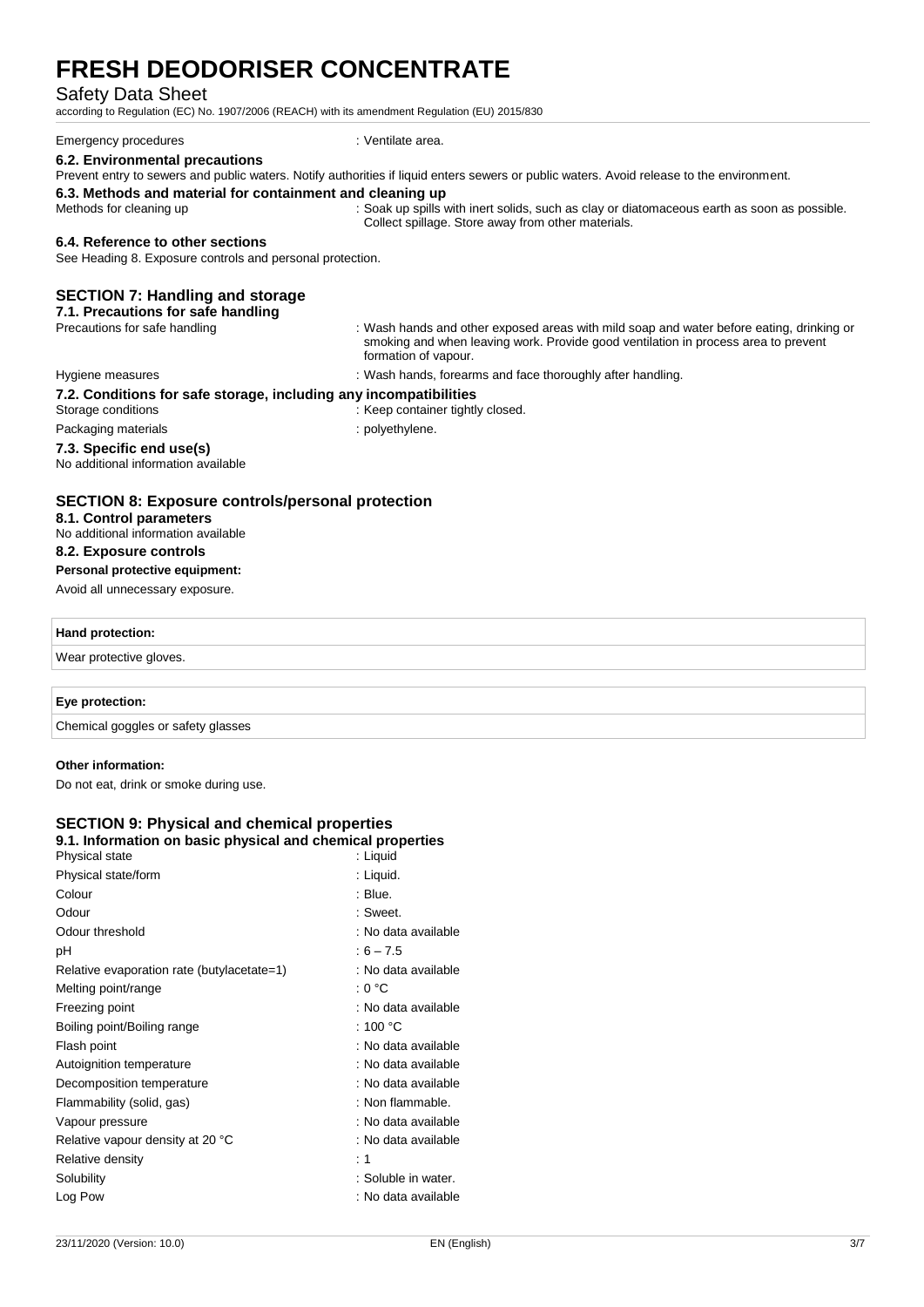# Safety Data Sheet

according to Regulation (EC) No. 1907/2006 (REACH) with its amendment Regulation (EU) 2015/830

| Viscosity, kinematic    | : No data available |
|-------------------------|---------------------|
| Viscosity, dynamic      | : No data available |
| Explosive properties    | : No data available |
| Oxidising properties    | : No data available |
| <b>Explosive limits</b> | : No data available |
| 9.2. Other information  |                     |
| VOC content             | : 6 g/l             |

# **SECTION 10: Stability and reactivity**

# **10.1. Reactivity**

No additional information available

# **10.2. Chemical stability**

Stable under normal conditions.

## **10.3. Possibility of hazardous reactions**

No dangerous reactions known under normal conditions of use.

## **10.4. Conditions to avoid**

No additional information available

## **10.5. Incompatible materials**

No additional information available

### **10.6. Hazardous decomposition products**

fume. Carbon monoxide. Carbon dioxide.

# **SECTION 11: Toxicological information**

| 11.1. Information on toxicological effects |                  |  |
|--------------------------------------------|------------------|--|
| Acute toxicity (oral)                      | : Not classified |  |
| Acute toxicity (dermal)                    | : Not classified |  |
| Acute toxicity (inhalation)                | : Not classified |  |

| LD50 oral rat      | > 300 (≤ 2000) mg/kg |  |
|--------------------|----------------------|--|
| LD50 dermal rabbit | > 2000 mg/kg         |  |
| ATE CLP (oral)     | 500 mg/kg            |  |

| Quaternary ammonium compounds, benzyl (C12 - C16) alkyl dimethyl, chlorides (68424-85-1) |                                                                    |  |
|------------------------------------------------------------------------------------------|--------------------------------------------------------------------|--|
| LD50 oral rat                                                                            | 795 mg/kg                                                          |  |
| ATE CLP (oral)                                                                           | 795 mg/kg bodyweight                                               |  |
| Skin corrosion/irritation                                                                | : Causes skin irritation.                                          |  |
|                                                                                          | $pH: 6 - 7.5$                                                      |  |
| Serious eye damage/irritation                                                            | : Causes serious eye damage.                                       |  |
|                                                                                          | $pH: 6 - 7.5$                                                      |  |
| Respiratory or skin sensitisation                                                        | : Not classified                                                   |  |
| Additional information                                                                   | : Based on available data, the classification criteria are not met |  |
| Germ cell mutagenicity                                                                   | : Not classified                                                   |  |
| Additional information                                                                   | : Based on available data, the classification criteria are not met |  |
| Carcinogenicity                                                                          | : Not classified                                                   |  |
| Additional information                                                                   | : Based on available data, the classification criteria are not met |  |
| Reproductive toxicity                                                                    | : Not classified                                                   |  |
| Additional information                                                                   | : Based on available data, the classification criteria are not met |  |
| STOT-single exposure                                                                     | : Not classified                                                   |  |
| Additional information                                                                   | : Based on available data, the classification criteria are not met |  |
| Isotridecanol, ethoxylated (69011-36-5)                                                  |                                                                    |  |

| NOAEL (oral, rat) | - 250 mg/kg bodyweight |
|-------------------|------------------------|
|                   |                        |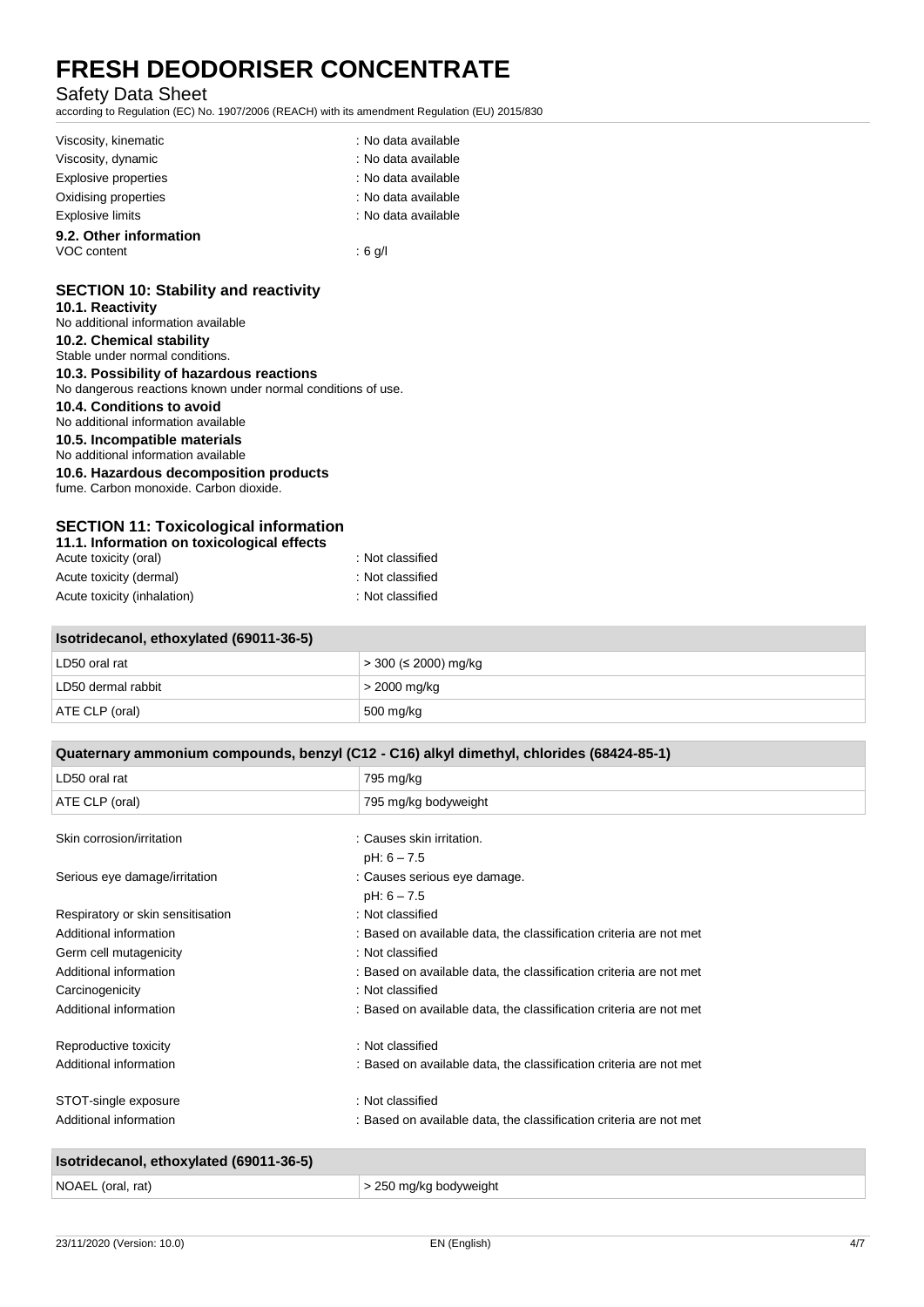# Safety Data Sheet

(chronic)

according to Regulation (EC) No. 1907/2006 (REACH) with its amendment Regulation (EU) 2015/830

| STOT-repeated exposure<br>Additional information                               | : Not classified<br>: Based on available data, the classification criteria are not met |
|--------------------------------------------------------------------------------|----------------------------------------------------------------------------------------|
| Aspiration hazard                                                              | : Not classified                                                                       |
| Additional information                                                         | : Based on available data, the classification criteria are not met                     |
| Potential adverse human health effects and<br>symptoms                         | : Based on available data, the classification criteria are not met.                    |
| <b>SECTION 12: Ecological information</b><br>12.1. Toxicity<br>Ecology - water | : Harmful to aquatic life with long lasting effects.                                   |
|                                                                                |                                                                                        |
| Hazardous to the aquatic environment, short-term<br>(acute)                    | : Not classified                                                                       |
| Hazardous to the aquatic environment, long-term                                | : Harmful to aquatic life with long lasting effects.                                   |

| Isotridecanol, ethoxylated (69011-36-5) |               |  |
|-----------------------------------------|---------------|--|
| ∣ LC50 fish 1                           | $> 1$ mg/     |  |
| EC50 Daphnia 1                          | $> 1$ mg/     |  |
| ErC50 (algae)                           | $1 - 10$ mg/l |  |

| Quaternary ammonium compounds, benzyl (C12 - C16) alkyl dimethyl, chlorides (68424-85-1) |                                                                                                                                                                                                                                                                                                                                                                                                                 |  |
|------------------------------------------------------------------------------------------|-----------------------------------------------------------------------------------------------------------------------------------------------------------------------------------------------------------------------------------------------------------------------------------------------------------------------------------------------------------------------------------------------------------------|--|
| LC50 fish 1                                                                              | $0.85$ mg/l                                                                                                                                                                                                                                                                                                                                                                                                     |  |
| EC50 Daphnia 1                                                                           | $0.016$ mg/l                                                                                                                                                                                                                                                                                                                                                                                                    |  |
| EC50 72h algae (1)                                                                       | $0.02$ mg/l                                                                                                                                                                                                                                                                                                                                                                                                     |  |
| NOEC chronic crustacea                                                                   | $0.025$ mg/l                                                                                                                                                                                                                                                                                                                                                                                                    |  |
| 12.2. Persistence and degradability                                                      |                                                                                                                                                                                                                                                                                                                                                                                                                 |  |
| <b>FRESH DEODORISER CONCENTRATE</b>                                                      |                                                                                                                                                                                                                                                                                                                                                                                                                 |  |
| Persistence and degradability                                                            | Biodegradable. The surfactant(s) contained in this preparation complies(comply) with the<br>biodegradability criteria as laid down in Regulation (EC) No. 648/2004 on detergents. Data<br>to support this assertion are held at the disposal of the competent authorities of the<br>Member States and will be made available to them, at their direct request or at the request<br>of a detergent manufacturer. |  |

| Isotridecanol, ethoxylated (69011-36-5)                                                  |                                                                             |
|------------------------------------------------------------------------------------------|-----------------------------------------------------------------------------|
| Persistence and degradability                                                            | Readily biodegradable, according to appropriate OECD test. Not established. |
|                                                                                          |                                                                             |
| Quaternary ammonium compounds, benzyl (C12 - C16) alkyl dimethyl, chlorides (68424-85-1) |                                                                             |

| Persistence and degradability       | Biodegradable.      |  |
|-------------------------------------|---------------------|--|
| Biodegradation                      | > 90%               |  |
| 12.3. Bioaccumulative potential     |                     |  |
| <b>FRESH DEODORISER CONCENTRATE</b> |                     |  |
| Bioaccumulative potential           | No bioaccumulation. |  |
|                                     |                     |  |

| Isotridecanol, ethoxylated (69011-36-5) |                                      |
|-----------------------------------------|--------------------------------------|
| Bioaccumulative potential               | No bioaccumulation. Not established. |
|                                         |                                      |

| Quaternary ammonium compounds, benzyl (C12 - C16) alkyl dimethyl, chlorides (68424-85-1) |                     |
|------------------------------------------------------------------------------------------|---------------------|
| Partition coefficient n-octanol/water (Log Kow)                                          | 2.88                |
| Bioaccumulative potential                                                                | No bioaccumulation. |
| 12.4. Mobility in soil                                                                   |                     |

# No additional information available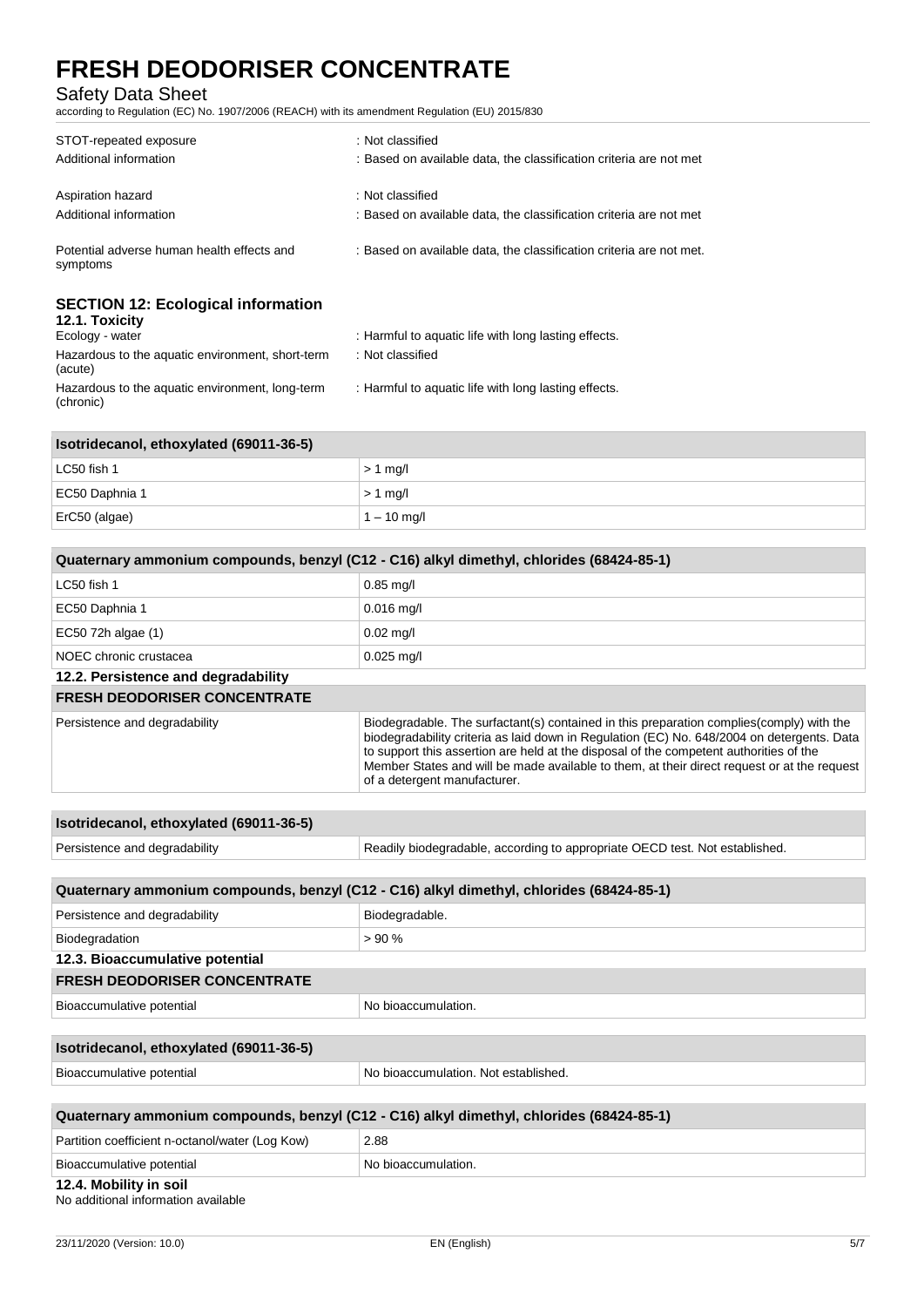## Safety Data Sheet

according to Regulation (EC) No. 1907/2006 (REACH) with its amendment Regulation (EU) 2015/830

### **12.5. Results of PBT and vPvB assessment**

| <b>FRESH DEODORISER CONCENTRATE</b>                                                   |  |
|---------------------------------------------------------------------------------------|--|
| This substance/mixture does not meet the PBT criteria of REACH regulation, annex XIII |  |
|                                                                                       |  |

This substance/mixture does not meet the vPvB criteria of REACH regulation, annex XIII

## **Component**

| Isotridecanol, ethoxylated (69011-36-5)                                                     | PBT: not relevant – no registration required<br>vPvB: not relevant - no registration required                                                                                   |
|---------------------------------------------------------------------------------------------|---------------------------------------------------------------------------------------------------------------------------------------------------------------------------------|
| Quaternary ammonium compounds, benzyl (C12 -<br>C16) alkyl dimethyl, chlorides (68424-85-1) | This substance/mixture does not meet the PBT criteria of REACH regulation, annex XIII<br>This substance/mixture does not meet the vPvB criteria of REACH regulation, annex XIII |
| 12.6. Other adverse effects<br>Additional information                                       | : Avoid release to the environment.                                                                                                                                             |

# **SECTION 13: Disposal considerations**

**13.1. Waste treatment methods**

| Product/Packaging disposal recommendations | : Dispose in a safe manner in accordance with local/national requlations. |
|--------------------------------------------|---------------------------------------------------------------------------|
| Waste / unused products                    | : Avoid release to the environment.                                       |

# **SECTION 14: Transport information**

In accordance with ADR / RID / IMDG / IATA / ADN

| <b>ADR</b>                             | <b>IMDG</b>   | <b>IATA</b>   |  |  |
|----------------------------------------|---------------|---------------|--|--|
| 14.1. UN number                        |               |               |  |  |
| Not regulated                          | Not regulated | Not regulated |  |  |
| 14.2. UN proper shipping name          |               |               |  |  |
| Not regulated                          | Not regulated | Not regulated |  |  |
| 14.3. Transport hazard class(es)       |               |               |  |  |
| Not regulated                          | Not regulated | Not regulated |  |  |
| 14.4. Packing group                    |               |               |  |  |
| Not regulated                          | Not regulated | Not regulated |  |  |
| <b>14.5. Environmental hazards</b>     |               |               |  |  |
| Not regulated                          | Not regulated | Not regulated |  |  |
| No supplementary information available |               |               |  |  |

### **14.6. Special precautions for user**

**Overland transport**

Not regulated

**Transport by sea**

Not regulated

**Air transport**

Not regulated

**14.7. Transport in bulk according to Annex II of Marpol and the IBC Code** Not applicable

## **SECTION 15: Regulatory information**

**15.1. Safety, health and environmental regulations/legislation specific for the substance or mixture**

## **15.1.1. EU-Regulations**

Contains no REACH substances with Annex XVII restrictions

Contains no substance on the REACH candidate list

Contains no REACH Annex XIV substances

Contains no substance subject to Regulation (EU) No 649/2012 of the European Parliament and of the Council of 4 July 2012 concerning the export and import of hazardous chemicals.

Contains no substance subject to Regulation (EU) No 2019/1021 of the European Parliament and of the Council of 20 June 2019 on persistent organic pollutants